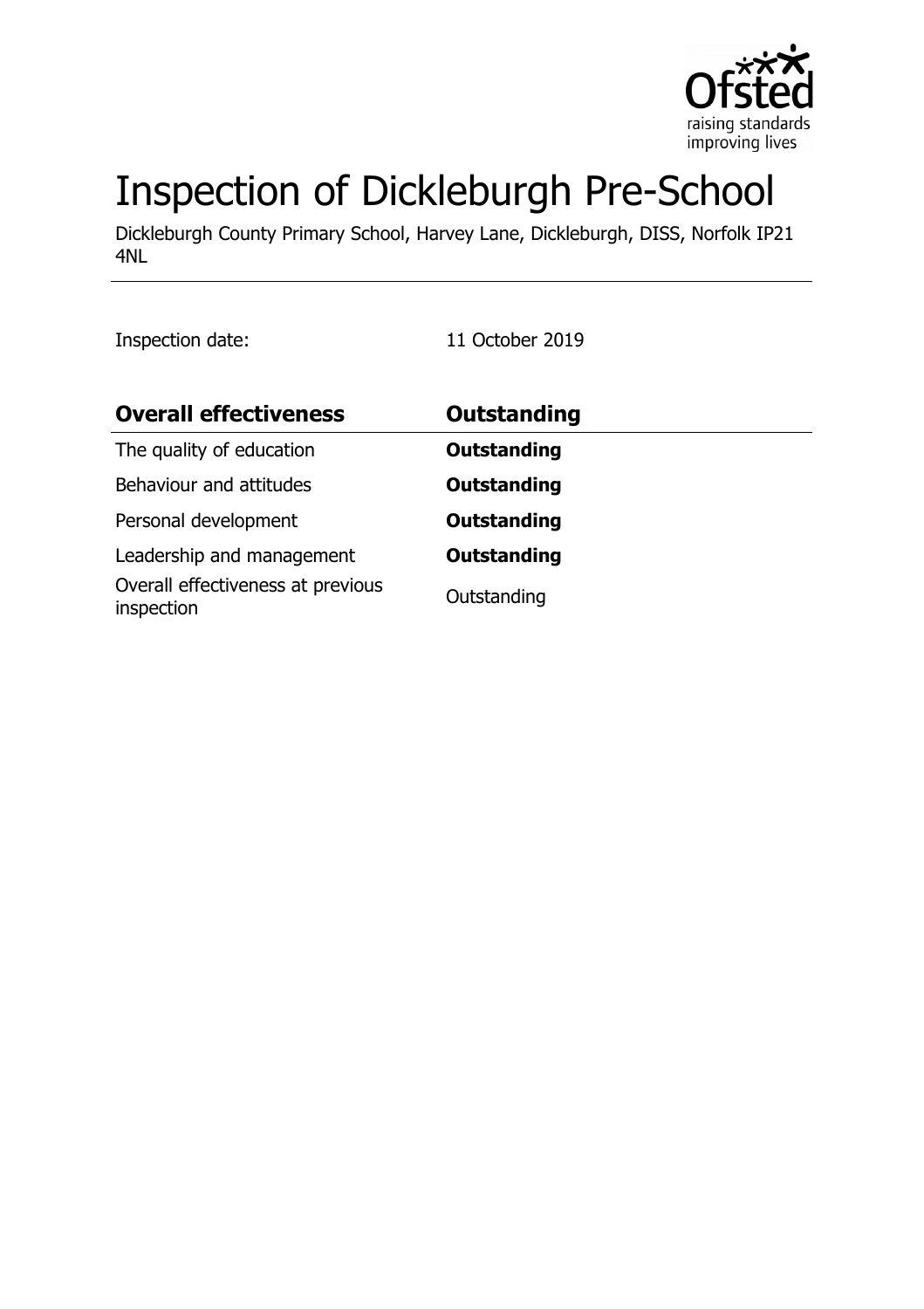

## **What is it like to attend this early years setting?**

#### **The provision is outstanding**

Children thrive and develop extremely positive attitudes to learning at this superb pre-school. They are eager to explore and join in, and often ask staff to repeat an activity they have just finished taking part in. The manager and her staff carefully plan and provide a high-quality curriculum. Children benefit from extensive opportunities to play and learn throughout the indoor and outdoor spaces. They are well settled, confident and demonstrate that they feel safe and valued.

Children's behaviour is exemplary. They have a clear understanding of the rules and expectations of the pre-school. Children are kind and respectful towards each other. For example, they help their friends to zip up their coats or assist younger children to wash their hands. Staff praise their kindness and how they invite new children to join their play. Children actively take turns and share equipment.

Staff have high expectations of what all children can achieve. They encourage and support children's independence to a high level. For example, children use knives competently to prepare their snack. After it has rained, they decide how to dry the equipment outside and collect the towels to do this themselves. Staff demonstrate great confidence in children's abilities, telling them, 'I knew you could do it', as children succeed with difficult tasks. Children glow with pride as they accept awards for their achievements and efforts at the regular celebration assemblies held by the host school.

### **What does the early years setting do well and what does it need to do better?**

- $\blacksquare$  The highly organised manager is passionate about her role. She incisively evaluates and reviews all aspects of practice and resources to ensure all areas of learning are promoted equally. She regularly seeks feedback and ideas from staff, parents and children. The manager uses this information to create detailed, precise plans for improvement which the staff team implements with enthusiasm and skill. Staff support every child to have highly meaningful and challenging experiences in their learning. Children play an active part in making changes in the pre-school. They talk to staff about their interests and ideas. Recently, they voted to name their new pirate ship equipment 'Gertrude'.
- $\blacksquare$  Children develop excellent skills to support them in their future learning. For example, they enjoy books and stories enthusiastically. They recall familiar refrains and help staff to read key points in their favourite story. After reading about a talking egg, they explore ways to build a wall and a ladder to act the story out with an egg toy. They practise mathematical skills as they count the number of bricks they need to make a 'very tall wall', and creative thinking skills as they work out how to make a ladder. Children talk about each character's feelings and show their deep understanding of the story's structure and content.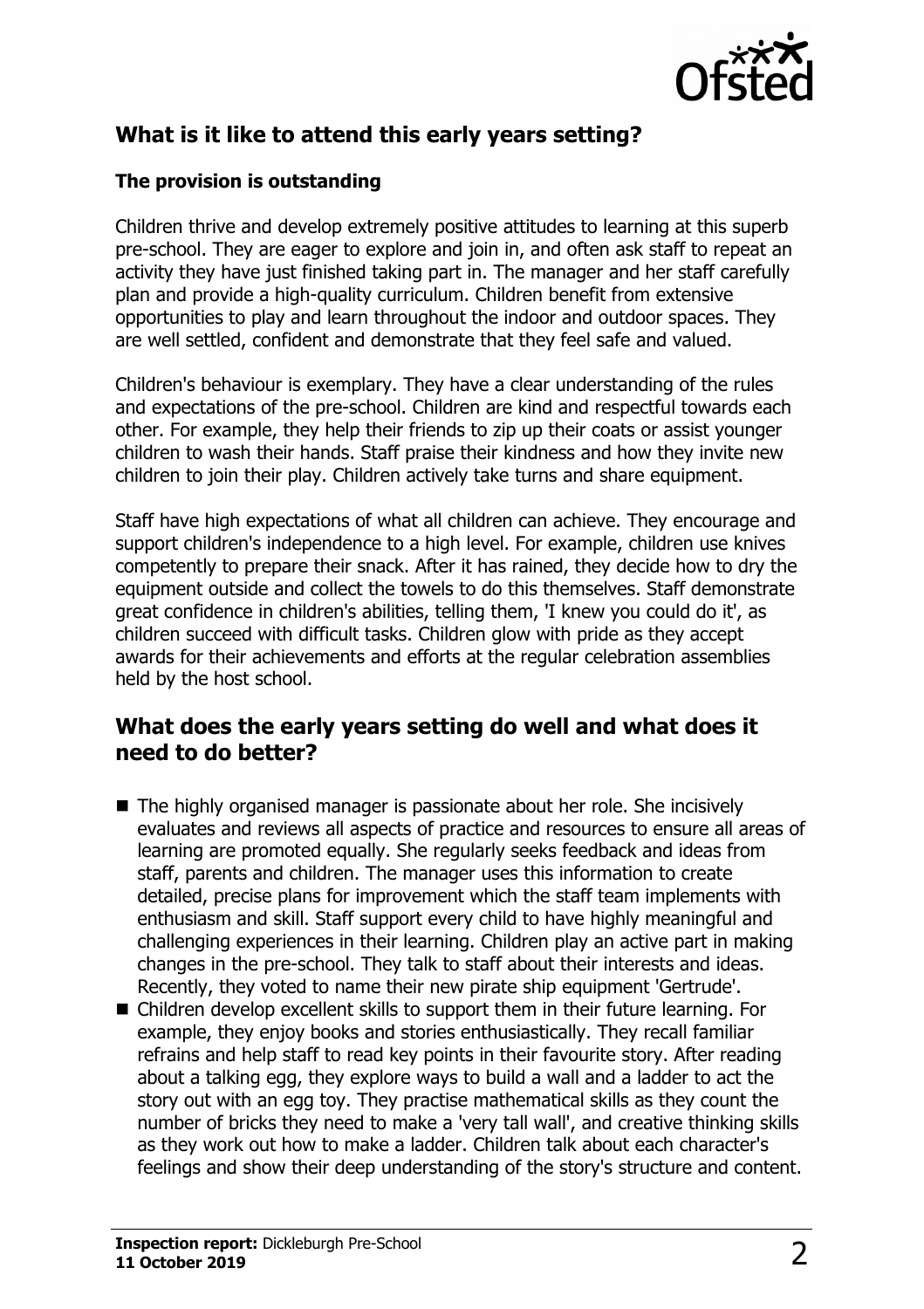

- $\blacksquare$  The quality of staff's interactions with children is outstanding. They promote children's thinking skills to a high level and recognise when to step back and let children direct their own play and learning. Staff ask open questions and encourage children to experiment, investigate and problem-solve.
- Staff benefit from robust supervision support arrangements and excellent opportunities to develop their skills, knowledge and qualifications. Recent training has led to staff understanding in even more depth how they can support children's early literacy. They have implemented changes to their practice and resources that have had an extremely positive impact. Staff speak knowledgeably about their areas of professional interest, such as children's yoga and language development.
- $\blacksquare$  All children, including those with special educational needs and/or disabilities and those who receive additional funding, make excellent progress from their starting points. Staff establish highly effective partnerships with other professionals supporting children, such as childminders or speech and language therapists.
- $\blacksquare$  Children explore the properties of different letter shapes as they create invitations, demonstrating great control of mark-making tools. Children write their own name with confidence and ask staff for help in spelling their friends' names. They demonstrate a growing understanding of the sounds letters represent and how they combine to make words.
- Partnerships with parents and families are superb. Parents feel extremely involved in their children's learning and contribute greatly to plans for their ongoing progress. They regularly share children's home learning with staff and say they appreciate the 'learning wall' display with suggestions and information on different areas of learning, such as numbers and speech.
- $\blacksquare$  Children flourish in the extensive outdoor spaces. They delight in yoga sessions in the 'peace garden' and boisterous adventures on the large pirate ship structure. They spend extended periods outside, investigating the natural world and developing excellent control in small- and large-muscle movements.

# **Safeguarding**

The arrangements for safeguarding are effective.

Staff have an excellent understanding of the signs and symptoms that may indicate a child is at risk of harm. They understand how to identify and report concerns. The manager ensures staff keep their child protection training up to date and keep their knowledge current with online refresher courses and regular staff meetings. When appointing new staff, the manager follows thorough recruitment processes. This ensures staff are suitable and have the necessary skills to fulfil their roles in the pre-school. Staff complete robust checks of the indoor and outdoor spaces and equipment to ensure children can play safely.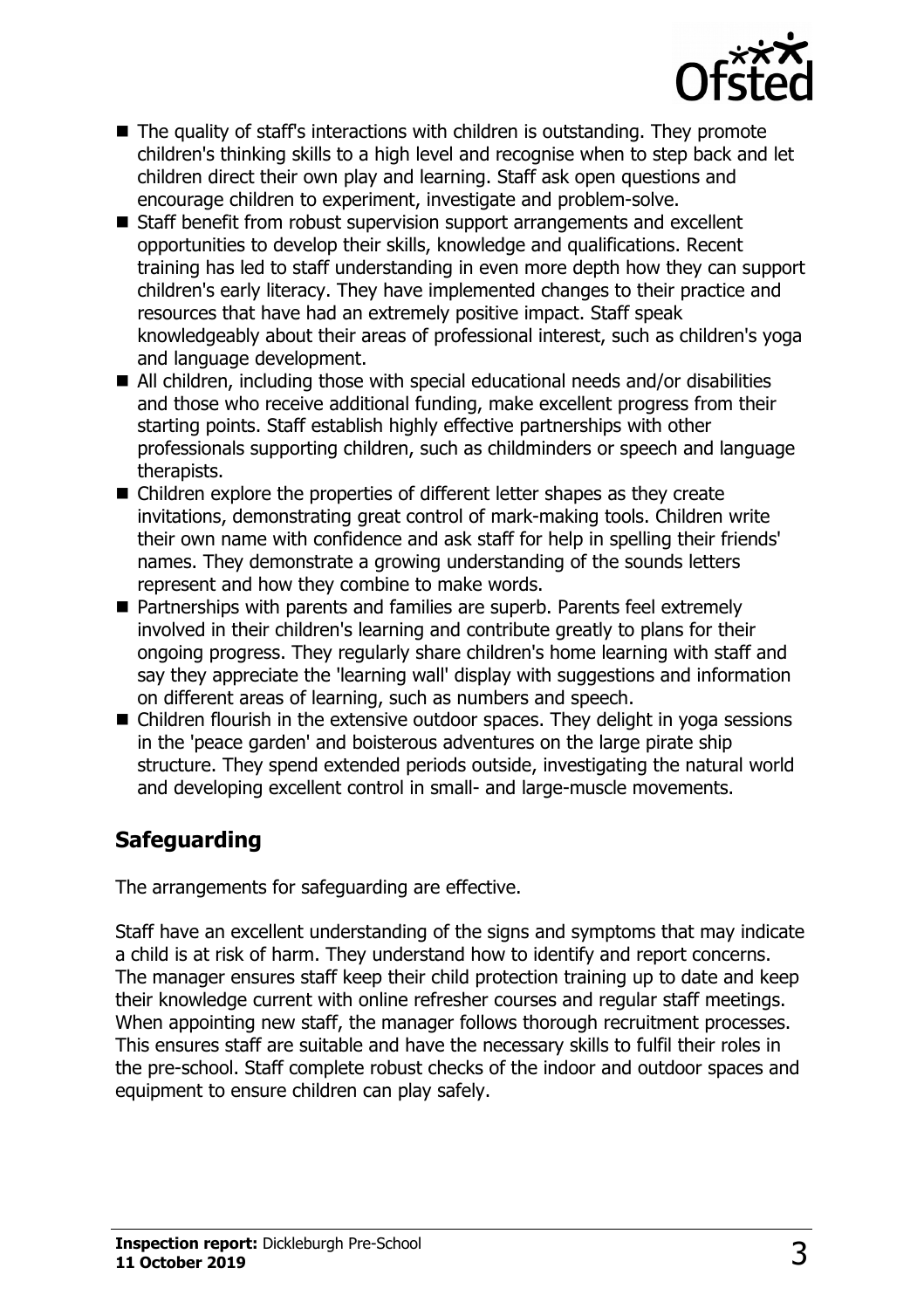

| <b>Setting details</b>                              |                                                        |
|-----------------------------------------------------|--------------------------------------------------------|
| Unique reference number                             | EY406553                                               |
| <b>Local authority</b>                              | <b>Norfolk</b>                                         |
| <b>Inspection number</b>                            | 10113230                                               |
| <b>Type of provision</b>                            | Childcare on non-domestic premises                     |
| <b>Registers</b>                                    | Early Years Register, Compulsory Childcare<br>Register |
| Day care type                                       | Sessional day care                                     |
| Age range of children                               | 2 to $4$                                               |
| <b>Total number of places</b>                       | 26                                                     |
| Number of children on roll                          | 36                                                     |
| Name of registered person                           | Dickleburgh Pre-School Group Committee                 |
| <b>Registered person unique</b><br>reference number | RP907530                                               |
| Telephone number                                    | 07905 085816                                           |
| Date of previous inspection                         | 7 January 2016                                         |

## **Information about this early years setting**

Dickleburgh Pre-School registered in 2010. The pre-school employs eight members of childcare staff, seven of whom hold appropriate early years qualifications at level 3 and above. The pre-school opens from Monday to Friday during term time. Sessions run from 7.45am to 5.30pm. The pre-school provides funded early education for two-, three- and four-year-old children.

## **Information about this inspection**

#### **Inspector**

Kate Oakley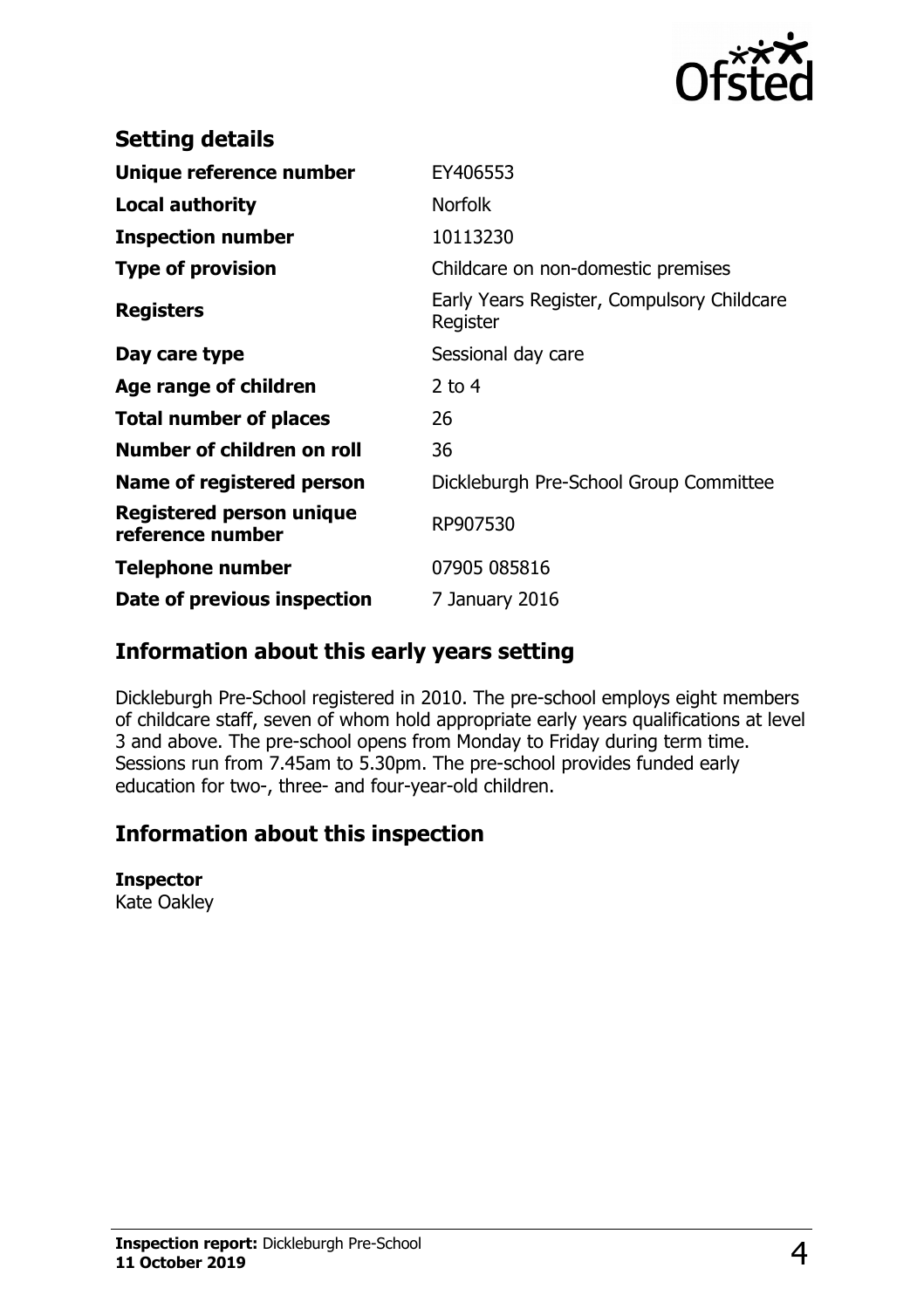

#### **Inspection activities**

- $\blacksquare$  The manager took the inspector on a learning walk through all areas of the setting and garden to understand how the early years provision and curriculum are organised.
- $\blacksquare$  The inspector observed the quality of teaching during activities indoors and outdoors and assessed the impact this has on children's learning.
- $\blacksquare$  A joint observation was carried out and evaluated by the inspector and the manager.
- The inspector held discussions with staff, children, parents and committee members at appropriate times during the inspection.
- $\blacksquare$  A meeting was held between the manager and the inspector. The inspector looked at relevant documentation and reviewed evidence of the suitability of all persons working on the premises.

We carried out this inspection under sections 49 and 50 of the Childcare Act 2006 on the quality and standards of provision that is registered on the Early Years Register. The registered person must ensure that this provision complies with the statutory framework for children's learning, development and care, known as the early years foundation stage.

If you are not happy with the inspection or the report, you can [complain to Ofsted.](http://www.gov.uk/complain-ofsted-report)